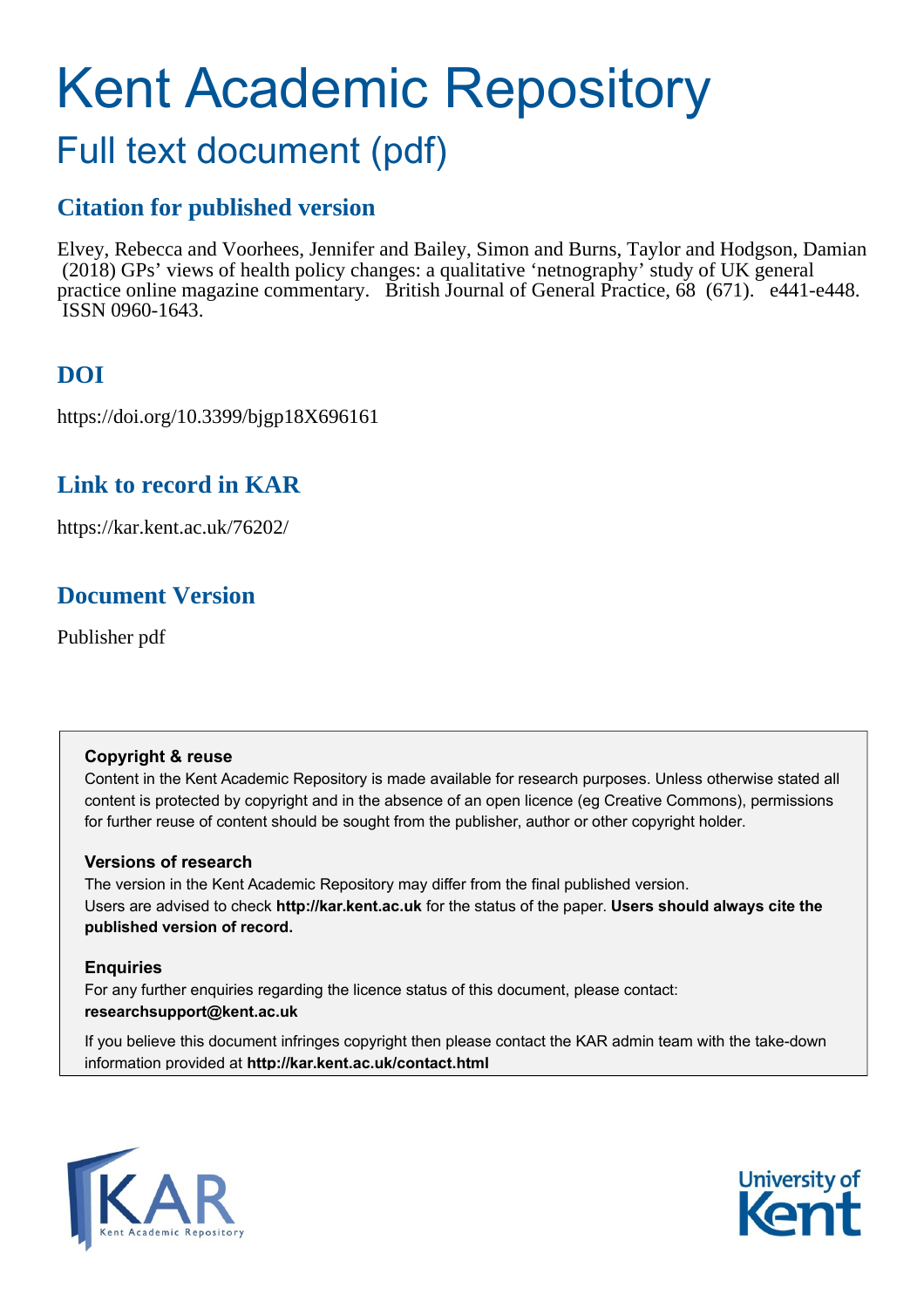# **Research**

Rebecca Elvey, Jennifer Voorhees, Simon Bailey, Taylor Burns and Damian Hodgson

# **GPs' views of health policy changes:**

a qualitative 'netnography' study of UK general practice online magazine commentary

#### **Abstract**

#### **Background**

Shifts in health policy since 2010 have brought major structural changes to the English NHS, with government stating intentions to increase GPs' autonomy and improve access to care. Meanwhile, GPs' levels of job satisfaction are low, while stress levels are high. PulseToday is a popular UK general practice online magazine that provides a key discussion forum on news relevant to general practice.

#### **Aim**

To analyse readers' reactions to news stories about health policy changes published in an online general practice magazine.

#### **Design and setting**

A qualitative 'netnography' was undertaken of readers' comments to PulseToday.

#### **Method**

A sample of readers' comments on articles published in PulseToday was collated and subjected to thematic analysis.

#### **Results**

Around 300 comments on articles published between January 2012 and March 2016 were included in the analysis, using 'access to care' as a tracer theme. Concern about the demand and strain on general practice was perhaps to be expected. However, analysis revealed various dimensions to this concern: GPs' underlying feelings about their work and place in the NHS; constraints to GPs' control of their own working practices; a perceived loss of respect for the role of GP; and disappointment with representative bodies and GP leadership.

#### **Conclusion**

This study shows a complex mix of resistance and resignation in general practice about the changing character of GPs' roles. This ambivalence deserves further attention because it could potentially shape responses to further change in primary care in ways that are as yet unknown.

#### **Keywords**

access to health care; general practice; health services research; healthcare reform; qualitative research; work–life balance.

#### **INTRODUCTION**

Recent English health policy, as set out in the white paper Equity and Excellence in 2010<sup>1</sup> and implemented through the Health and Social Care Act  $2012$ ,<sup>2</sup> has brought major structural changes for the NHS. The creation of clinical commissioning groups (CCGs) and development of new models of care, in particular, have had several implications for general practice. Each CCG covers the population registered at general practices in its area. The Health and Social Care Act returned responsibility for commissioning health services to GPs, by transferring the commissioning remit to CCGs, which were designed to put GPs at the heart of NHS planning decisions.<sup>3</sup> Stated intentions of such policy changes were to increase the autonomy of GPs, by expanding their power over commissioning decisions while increasing accountability to patients through stronger governance and regulatory scrutiny, and reducing bureaucracy.<sup>1</sup> Although UK health policy since 2000 has consistently emphasised improving accessibility,<sup>4</sup> recent policy has emphasised improving access to primary care, framed largely as enabling patients to access GPs more quickly.<sup>5</sup> To achieve this, NHS England has funded several 'new care models' programmes designed to improve access.<sup>6,7</sup> There is some evidence that these changes have resulted in work intensification for GPs. 8-10

Alongside these changes, GPs' attitudes towards their work and to primary care reforms have followed a negative trend

**R Elvey**, PHD, research fellow; **J Voorhees**, MD, MHS, PhD student, Centre for Primary Care; **S Bailey**, PhD, research fellow; **T Burns**, BSc, graduate; **D Hodgson**, PhD, professor, Health Services Research Centre at Alliance Manchester Business School, University of Manchester, Manchester.

#### **Address for correspondence**

Rebecca Elvey, University of Manchester, Centre for Primary Care, Williamson Building, 5th Floor, since 2000. The latest survey of GP work life showed that the level of overall job satisfaction reported by GPs in 2015 was lower than in all surveys undertaken since 2001, while reported levels of stress are at their highest since 1998.9 GPs reported that most stress was caused by *increasing* workloads' and 'changes to meet requirements of external bodies<sup>'</sup>. Other recent research with GPs points to high levels of pressure, burnout, and intentions to quit general practice.<sup>8</sup>

Pulse magazine (www.pulsetoday.co.uk) is the UK's most read GP news brand,<sup>11</sup> and its online version PulseToday<sup>12</sup> is a widely read online GP magazine. PulseToday publishes political and financial news and debate, and clinical and professional updates. It includes a comments facility, where readers, who are registered site users, can respond to articles by posting comments, which appear below the article. Comments are displayed in the order in which they were posted. Each registered user has a profile and each comment appears with the contributor's username as a header. All submitted content is published online; posts are reviewed within 48 hours and removed if they violate the standards that most publishers abide by, including containing offensive (such as racist, sexist, or libellous) content.

The comments facility on PulseToday is an example of an internet platform allowing people to voice their experiences and opinions online. Most newspapers

Oxford Road, Manchester M13 9PL, UK. **Email:** rebecca.elvey@manchester.ac.uk **Submitted:** 8 October 2017; **Editor's response:**  17 November 2017; **final acceptance:** 19 January 2018.

#### **©British Journal of General Practice**

This is the full-length article (published online 24 Apr 2018) of an abridged version published in print. Cite this version as: **Br J Gen Pract 2018; DOI: https://doi.org/10.3399/bjgp18X696161**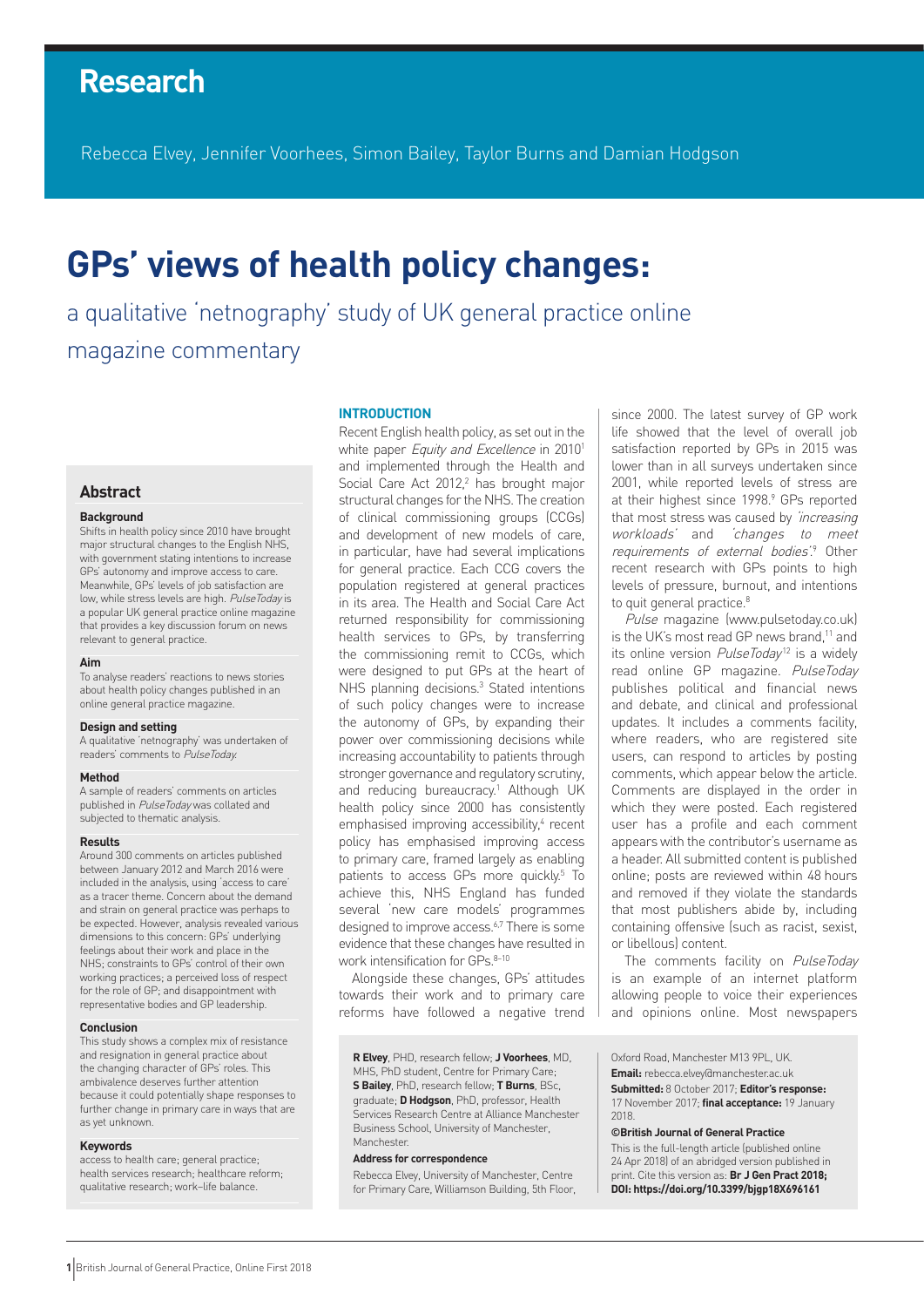### **How this fits in**

General practice is experiencing high levels of pressure and burnout, coupled with low morale and job satisfaction; problems that have been linked to health policy changes, which state intentions to increase GP autonomy and improve patients' access to general practice. Experiences and perceptions voiced online, through social media, are increasingly the focus of research interest, but little research has been conducted into views expressed online by GPs regarding the impact of health reforms and their changing professional role. This e-research study involves the novel application of qualitative methods in a previously unresearched setting and illustrates the internal debate in general practice. The results confirm and extend previous work: strong resentment of, and resistance to, changes in GPs' work life, perceived as increased bureaucracy and control. This study also signals a deeper sense of powerlessness among GPs than previous research; such ambivalence deserves further attention, given the importance of the general practice workforce to the NHS.

and magazines published online provide similar functions, and a range of social media including networking sites, message boards, and blogs provide further forums for debate. Such forums are increasingly the focus of research interest.13 'Qualitative e-research' is an umbrella term used to describe methodological traditions for using online technologies, including social media, to study experiences, perceptions, or behaviours through verbal or visual expressions, actions, or writings.14 Social media content is collected as research data and analysed, using qualitative data analysis methods traditionally employed in studies of texts transcribed from ethnographic observations (field notes), focus groups, or research interviews.15 In health research, there has been some interest in the use of internet technologies, for example, studies about the use of social media to share health information.<sup>16</sup> and several analyses of the content of online discussion boards for specific health problems.17–20

Some research evidence exists about health professionals' use of internet technologies, for example, analysing how doctors use social media,<sup>21</sup> or assessing the 'professionalism' of comments posted by doctors online.<sup>22</sup> However, e-research examining health professionals' views about health policy or related changes is sparse; just one study was found of the opinions expressed online by GPs in relation to

healthcare reforms or their working lives.<sup>23</sup>

PulseToday provides a forum to share responses to news that affects general practice. The authors' interest in the focus of this article was prompted when they noticed high response levels on PulseToday to several articles about access to primary care and the changes implemented through the Health and Social Care Act. Nonetheless, the data offer a rich illustration of the internal debate in general practice and, thus, provide an important insight into GP attitudes. Accordingly, a study was designed to collect and analyse these responses. This study aimed to analyse readers' reactions to news stories published on PulseToday about health policy changes.

#### **METHOD**

This study took an ethnographic approach to studying online behaviour, described by Kozinets24 as 'netnography'. Netnography applies ethnographic approaches to online behaviour, drawing on publicly accessible online social interactions in the same way that an ethnographer observes human behaviour in the field.<sup>24</sup> Similar approaches have been used previously, in qualitative studies of online health-related discussion boards.17–20 The sampling frame was articles published on PulseToday and reading revealed a large number of articles expressing a range of reactions to changes in general practice. Populations from which social media research data are drawn cannot be generalised.<sup>25</sup> Accordingly, it should be acknowledged that views expressed on PulseToday are those of a particular subset of general practice. The authors did not seek to generalise or extrapolate findings across general practice, or purport to measure average opinions; rather, this study sought to analyse the dimensions of debate occurring between people in general practice. Access was recognised as a core focus of recent health policy initiatives, the aim of which has been contested among professionals. There was a pragmatic need for a core term, to generate a manageable data sample. Thus, the sampling strategy was opportunistic, with the sample covering all comments posted in response to articles published from the start of 2012, when the Health and Social Care Act became law.

The researchers treated access as a 'tracer' topic, that is, a topic of general concern that could be explored in a focused manner to identify a manageable sample of relevant material for analysis; articles containing the word 'access' were searched for and also where comments had been posted in response to the article. Comments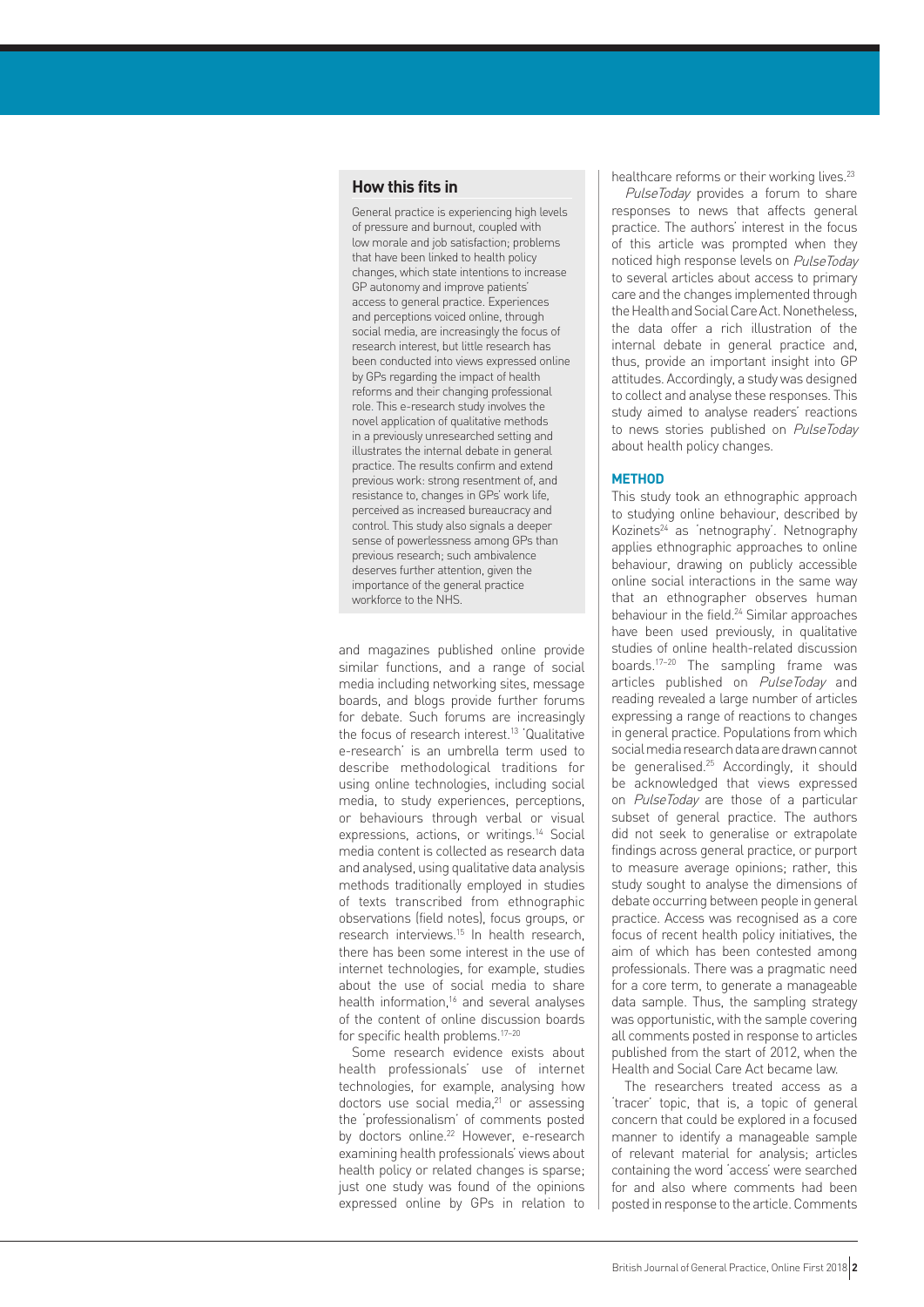on PulseToday can be considered 'extant' material, created independently of any intervention, influence, or prompts by the researcher.14 Data collection consisted of gathering the comments posted on PulseToday articles and was unobtrusive as the authors had no direct contact with the contributors of the comments.

All articles with comments were collected for the period 1 January 2012 to 31 March 2016, using the PulseToday search facility with the search term 'access'. Comments were largely submitted anonymously or pseudonymously: the analysis therefore did not capture information on names attached to comments. The criteria were met by 331 articles out of a total of 1634 for that time period. All the comments posted in response to these articles were downloaded into a Word document. After initially reading all comments, those that were irrelevant to the research question, for example, those giving clinical advice, were discarded. This left around 300 comments containing around 21000 words associated with the 331 articles. This formed the dataset on which thematic analysis was undertaken. Research team members read the comments, using access as a 'tracer' theme as well as looking for other emerging categories, and organised the data according to these categories. In analysing readers' reactions to stories about health policy changes, attention was paid to both the content and tone of the comments. Data analysis was an iterative process; with the data read repeatedly, the initial categories were discussed in the team, refined, and grouped together into themes.

#### **RESULTS**

The posts sampled related to news articles about access to primary care and related government policy changes. Readers' reactions were ostensibly about these topics and their concerns about the demand and strain on general practice. However, further analysis of the data showed that readers' reactions also revealed underlying feelings about their work and place in the NHS. The results are organised into four sections. First, the main concerns expressed about access to primary care and government policy changes are outlined. The subsequent three sections present the key areas of concern about GPs' work and place in the NHS: constraints to GPs' control of their own working practices; a loss of respect for the role of the GP; and general practice as a divided sector.

#### **Access to care and workload**

There was consensus across the dataset

that general practice was under-resourced and stretched, and that GPs were often working to meet demand for access in a pressured environment:

'As money gets cut, we GPs simply have to work harder and longer for less. And get blamed for the waiting times and poor care. This is the reality, in spite of working harder every day to the point of complete physical and mental exhaustion, all the [news] papers point to how we do not do enough.'

Numerous comments were posted about GPs working excessively long hours, facing unsustainable workloads and the impact this had on their wellbeing, such as feeling under stress and burnt out:

'There is one overworked and highly stressed workforce …'

'Exhausted GPs can't do or take any more. It's not safe and it's not fair.'

Opinions varied about the causes of the problem of meeting demand for access. Many contributors were critical of government cuts to resources:

'The cuts made to our funding have put the future of the practice in jeopardy. General Practice has become the dumping ground for everything that no one else wants to do without the funding flowing in our direction … I have had enough of the stick and the carrots are no longer plentiful.' (A GP who had retired early)

Several readers blamed patients for making unnecessary demands for appointments:

'The problem is patient demand. If the bath is overflowing, turn off the tap, do not try and invent a new plughole! Until patients start to take responsibility for their lifestyle choices … demand will rise and GPs will continue to leave.'

Other contributors, however, thought that patients' desire to access a GP when they wanted to was justified and were concerned about inability to meet patient demand:

'It is now patients who surely are paying the penance, as well as us …'

Some comments raised the implications for patient safety of high workloads: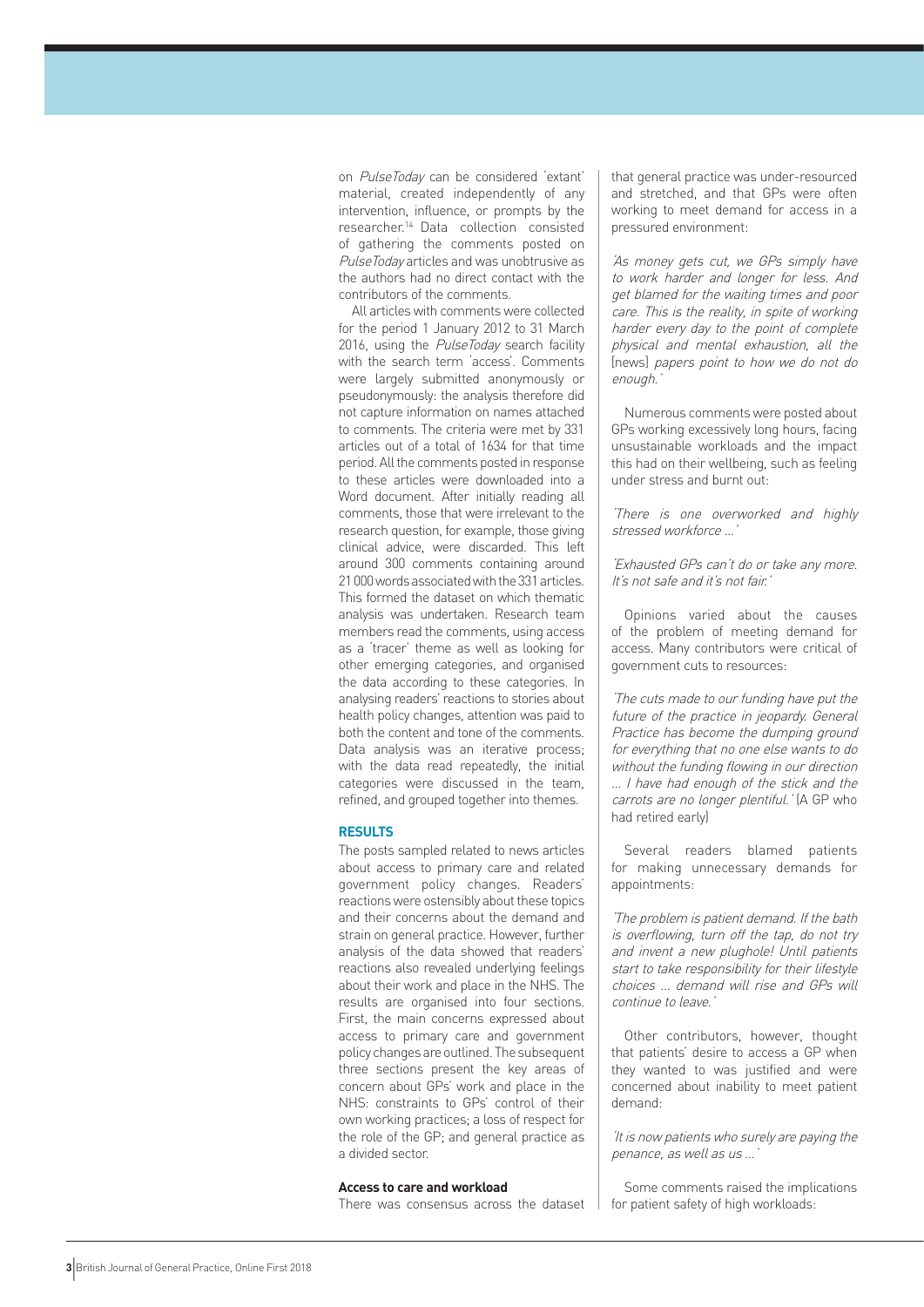'A locum was stating she saw 52 patients in one day. How can this be safe? Mistakes are bound to happen at those workloads …'

Several comments described a sector under pressure to provide access to care with decreased resources. Concerns were expressed for the wellbeing of GPs, with the unmanageable situation being blamed on the government and also on patients.

A small number of contributors expressed that patients' desire for access was justified and concern was expressed for patient care and safety.

#### **Constraints to GPs' control of their own working practices**

Much discussion centred on the burden of regulatory and incentive mechanisms for general practice and the bodies that introduced these, such as the Department of Health, CCGs, and the Care Quality Commission (CQC):

'The bureaucratic monstrosity the Department of Health has foisted on us GPs actually gets in the way of treating our patients well and as individuals. It is leading directly to harm for our patients as we fob them off because we do not have the time needed to take a proper history and examine appropriately.'

These reporting requirements were seen as hindering the ability of GPs to give enough time to patients; 'QOF' (Quality and Outcomes Framework), 'paperwork', 'admin', 'targets', 'inspection', 'micromanagement', 'bureaucracy', and 'red tape' were all mentioned:

'Free GPs from the quagmire of the QOF and the CQC, and give them the tools to tackle patient demand ...

These requirements were often portrayed as undermining the principle that GPs should have freedom to make decisions and work in the way that they choose, as 'independent', 'autonomous' contractors:

'Stop trying to standardise GPs, call a halt to the box-ticking and hoop-jumping … allow each GP or partnership to decide how it's going to approach doing what most of us trained for.'

'I need to be my own boss, or at least think I am.'

Disapproval of perceived political interference with the running of the NHS overall, and general practice in particular, was strong. Many contributors expressed frustration at the influence of politicians, who it was argued do not have a proper understanding of the issues facing general practice:

'I am now completely demoralised and demotivated. Since when did an MP know better than a GP about clinical care?'

Government control over GPs' working conditions, particularly their contract and the requirements to work during evenings and weekends, were particular sources of dissatisfaction. A small number of posts suggested that the way for GPs to regain control over their work was to practise privately:

'The only way this will ever work is if you allow more private GP services to operate within NHS premises. For instance, a practice could offer X amount of NHS appointments and Y amount of private ones like the dentists do.'

Contributors resented the constraints on GPs' freedom to practise in the way they wanted to, imposed by excessive bureaucracy and by pressure to meet patient demands.

#### **Loss of respect for the role of GP**

There was a considerable amount of debate about perceptions of and attitudes towards GPs, in terms of how they are seen by patients and their place in society. Many contributors felt that, in past times, GPs were held in high regard as trusted professionals, but that often this was no longer the case:

'We are supposedly one of the most intelligent groups of professionals, so why do we accept all this rubbish from the government?'

'Old GPs were valued in other ways apart from money. They were trusted and respected and listened to. Now we are inspected, criticised, and undermined.'

Many contributors suggested that nowadays GPs were not just underappreciated, but 'scapegoated', being criticised and unfairly blamed for problems including difficulties meeting patient demand for appointments. The government and the media were cited as the main adversaries; 'GP bashing' and being 'hounded' and 'battered' were all mentioned: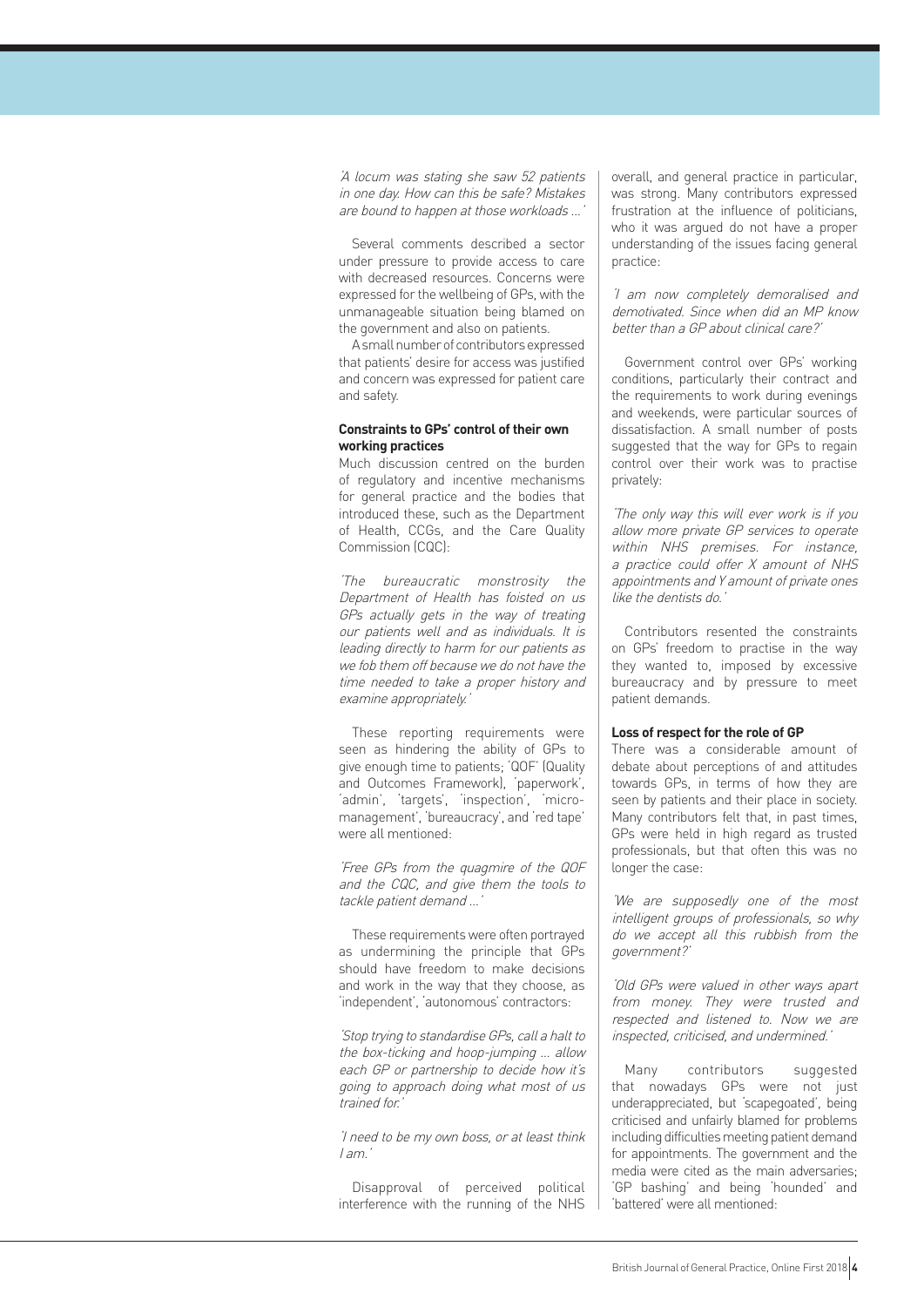'With all the stick we get from the government, media, and patients, is it worth subjecting your health and sanity all because you get paid well?'

Some GPs were upset that they were not recognised as professionals with special training and skills, fulfilling an important role:

'We are all viewed as dispensable machines … there to abuse until the pieces fall apart and then discard … Demonised and blamed for society's ills by the politicians … I fear what the "final solution" will be for GPs.

Fear of a controlling government was expressed, with GPs described as *'slaves* to the state' and 'serfs at the Hell that the coal face has become', afraid or unable to make a stand:

'(Sorry for [being] ''anonymous'' but I am terrified of the CQC commissars).'

Contributors also feared a predatory private sector:

'I think GP practices are in a mess … my strong feeling is GP practices will land [in] private company's hand.'

This perception of powerlessness in the face of external threats and demands extended to GPs' relationships with patients, with many posts about unreasonable requests for appointments, with the GP as victim:

#### 'The "free at the point of abuse" NHS.'

In the quotes above, contributors express very little possibility of a proactive response, but there were some calls for GPs to stand up and take back control. Those who argued that GPs do possess power typically emphasised that, in order to be able to exercise this effectively, they need to come together:

'The power we have is as a united front … the GP "masses" need to pull together and shout "No more!" Let's start to fight for our profession and hold our heads up high again.'

Overall, contributors were concerned about a decline in respect for the role of GP; instead, they felt criticised, undermined, and attacked. Threats were perceived to come from the government, from the private sector, and from patients.

#### **Divided general practice**

Much discussion focused on organisations that exist to represent and support general practice. Posts relating to these bodies were very negative, with the British Medical Association (BMA) General Practitioners Committee and Royal College of General Practitioners (RCGP) singled out for repeated criticism. Many contributors expressed disappointment and lack of faith in the ability of these organisations to protect the welfare of GPs or meet their needs, either professionally or in terms of their health and wellbeing. Several posts expressed a sense that the needs of patients were prioritised above those of GPs:

'[The] RCGP statement [says] — always put the patient first, at all times. They need to revisit the Hierarchy of Needs in their basic training  $-1$  need to eat, sleep, live free of fear, and have hope and some form of reward a long way before I need to serve others to the end of my days.'

Several contributors lamented that the BMA did not act as a union and there were calls for GPs to form a new union and some threats to resign from the BMA and RCGP. GPs did not feel that the organisations necessarily worked in their interests, but were instead political organisations. There were numerous criticisms of the leaders of the organisations for colluding with, or being, politicians:

'I never had any faith in RCGP leaders. They are politicians.'

'I am utterly despairing of the responses from our "leaders". It is completely unrepresentative of the vast majority of grassroots GPs. There will be no action from the RCGP. It's time to form a new union or leave. I am totally gutted.'

Some contributors presented themselves as the 'rank and file' of general practice, working hard to meet the needs of patients, in contrast with those GPs who had taken on senior management roles in CCGs, or positions on committees. GPs who had taken on these roles were described in disparaging terms, as undertaking activities that were of low value, or even damaging:

'[Referring to the new contract] usual utter meaningless tosh, negotiated by our "colleagues" that spend more time in meetings than consulting.'

'We are being psychologically abused by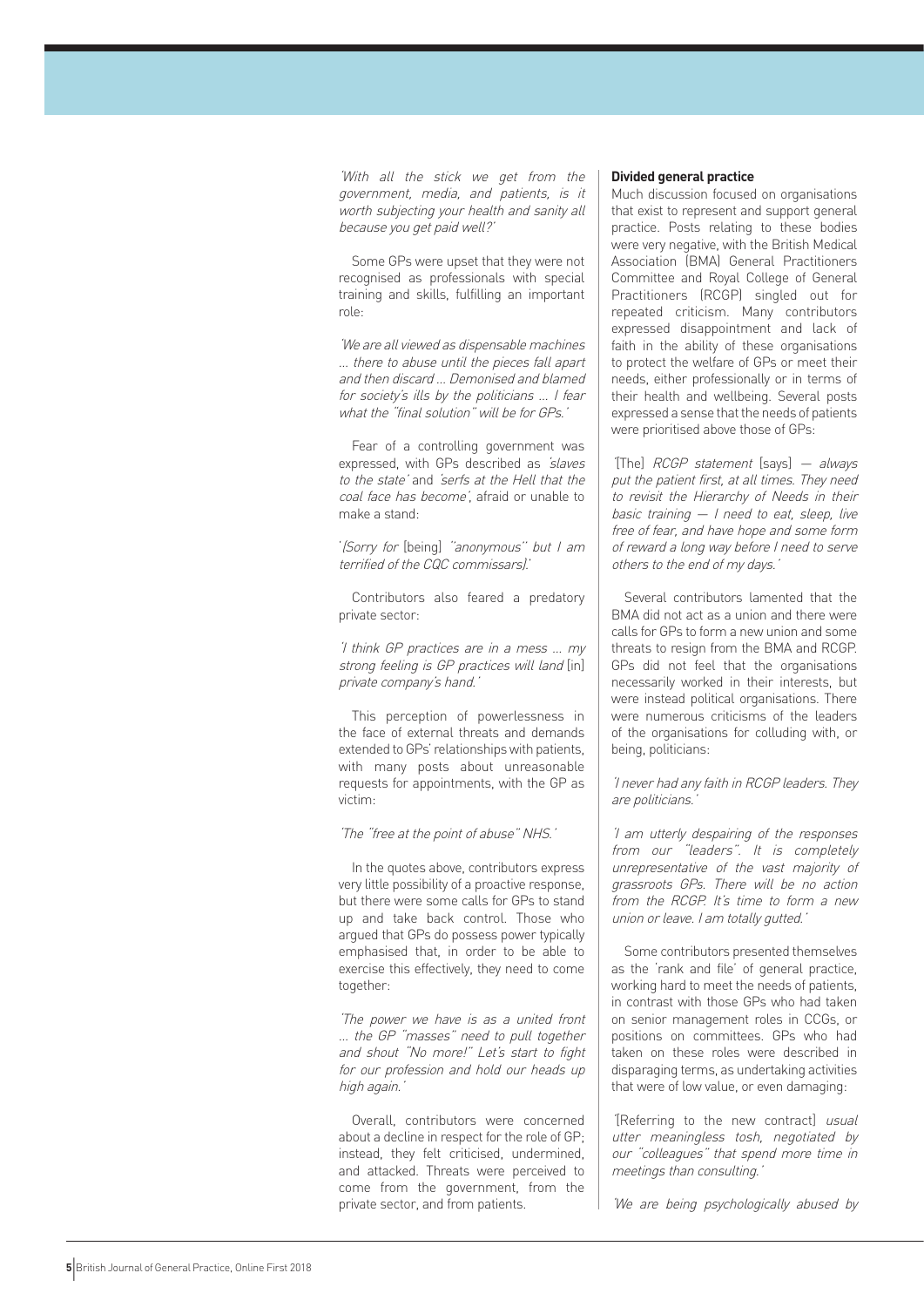psychopathic snakes in suits, some of whom are doctors who have gone over to the dark side.'

Analysis revealed a sense of being let down by professional organisations and betrayed by colleagues. Contributors suggested that GPs taking on senior management roles have abandoned them, leaving them to do the important clinical work.

#### **DISCUSSION**

#### **Summary**

This study explored readers' reactions to articles published on a widely read online general practice website, PulseToday, through analysis of readers' comments. The aim was to explore reactions to news stories published on PulseToday about health policy changes, with a focus on access to care. Analysis focused on dimensions of a debate taking place between people involved in general practice, about the changing role of the GP and their position in society. Although the sample was nonrepresentative, access is a core current policy focus<sup>4,6,7</sup> and contested topic,<sup>5</sup> and the debate is therefore one that merits attention. Concern about the demand and strain on general practice was perhaps to be expected. However, the analysis revealed several dimensions to this concern: contributors' underlying feelings about their work and place in the NHS; constraints to GPs' control of their own working practices; a perceived loss of respect for the role of the GP; and disappointment with representative bodies and GP leadership. Contributors presented themselves as the rank and file of general practice, working hard to meet the needs of patients, differentiating themselves from GPs who had taken on management and leadership roles. Some GPs seemed fearful of the implications of government policy, the private sector, their own leaders, and even patients.

#### **Strengths and limitations**

This study gathered perspectives expressed in a forum that had not been studied previously. Using a 'netnographic' approach meant that data were collected from the field and were unsolicited and spontaneous, unlike other forms of qualitative data such as those generated through interviews, in which topics are introduced by the researcher. Data were collected from an online community that posts comments in relation to material published in one online magazine. The authors did not have access to any detail about contributors beyond the content of their posts. In line with the online ethnographic approach,<sup>24</sup> and considering limitations that apply to social media research in general,<sup>25</sup> the sample is unlikely to be representative of GPs as a whole and the findings cannot be generalised across general practice.

Furthermore, there are issues pertinent to research using online commentary: commentators may present a performance online that does not actually reflect their offline life,<sup>26</sup> they may post comments intended to provoke a reaction from others — commonly known as 'baiting' or 'trolling', or they may look to conform with the views of, or impress, others who they know will see their comments, including 'anonymous' users who actually know each other offline.

In relation to the study sample, it is possible that those commenting on PulseToday have more negative perceptions, greater strength of feeling, or more extreme views than most GPs. Therefore, the findings should not be interpreted as a barometer of average GP opinion. Nonetheless, the data collected have internal validity as they represent dimensions of the debate as presented publicly in the main online UK GP magazine. Also, the analysis reveals the way in which GPs included in the sample framed their reactions to and positions on current changes in primary care. Although potentially extreme, these views are publicly available, widely read, and, according to the authors' own anecdotal experience, often hotly debated among some GPs and other health professionals, as well as linking to broader debates in both the popular and academic press.

#### **Comparison with existing literature**

There are parallels between the findings of this study and recent evidence about GPs' attitudes to their work life: negative media portrayal,<sup>9,10</sup> meeting the requirements of external bodies,<sup>9</sup> a target-driven culture,<sup>10</sup> paperwork,<sup>9</sup> and increased demand from patients<sup>9</sup> have all been found to impact on GPs' job satisfaction. Previous research found that GPs were resentful of changes to their contractual conditions<sup>27</sup> or the implementation of government policy around governance arrangements and increased bureaucratic accountability,28 which they saw as reducing their freedom to organise their own work.

Beneath these concerns lay a deeper reflection on understandings of professionalism and professional identity in general practice. Autonomy and selfregulation have traditionally been central to understandings of professionalism in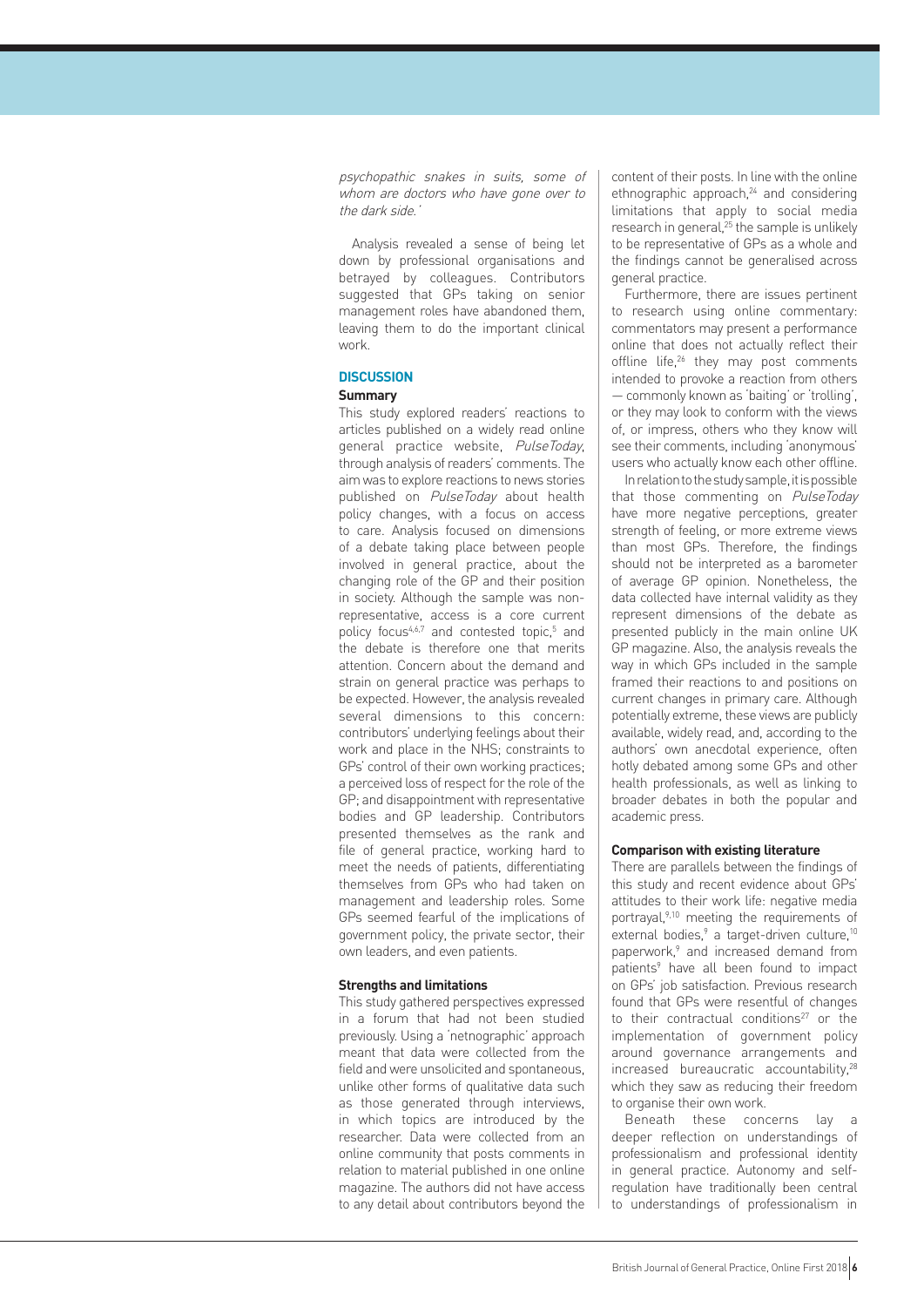#### **Funding**

This project was funded by the National Institute for Health Research (NIHR) Collaboration for Leadership in Applied Health Research and Care Greater Manchester. The views expressed in this article are those of the authors and not necessarily those of the NIHR.

#### **Ethical approval**

The process for notifying the university of primary research projects was followed; confirmation was received from the university that the study did not require review by an ethics committee.

#### **Provenance**

Freely submitted; externally peer reviewed.

#### **Competing interests**

The authors have declared no competing interests.

#### **Open access**

This article is Open Access: CC BY-NC 4.0 licence (http://creativecommons.org/ licences/by-nc/4.0/).

### **Discuss this article**

Contribute and read comments about this article: **bjgp.org/letters**

medicine as a whole.<sup>29</sup> At the inception of the NHS, GPs retained their status as self-employed business people,<sup>23</sup> unlike salaried hospital consultants. Some argue that this independent status inhibits managers' capacity to influence general practices.30 Tensions between professional and managerial work have received much attention in the literature, in terms of debate around what happens when professionals are faced with bureaucratic rules or control mechanisms, such as guidelines, frameworks, or reporting requirements.<sup>23</sup> In general practice, some research has found that GPs may resent the introduction of, for example, clinical guidelines but do not actively oppose them,<sup>28</sup> while other evidence suggests a more resistant stance.<sup>23</sup> The findings align closely with those of Harrison and  $\text{Lim.}^{23}$  which found that GPs are resistant to bureaucracy, and it is notable that a resistant stance was found previously in a study of online debate between GPs.28

Contributors in the study sample seemed to differentiate themselves from GPs who had taken on management or committee roles. In previous research with GPs who have become managers, some clearly self-identified as GPs rather than as managers,<sup>31</sup> whereas others perceived tensions between their identities as clinicians and as managers, wanting to retain a strong clinical identity but finding this difficult in reality.32 The analysis did not suggest any such recognition of this tension experienced by GPs who had taken on senior management roles. It may be that the study sample includes GPs who have a traditional view of what it means to be a GP — one that precludes taking on a management role — or it may be that their views reflect a more widespread cynicism.

Beyond extant findings, this study signals a deeper sense of powerlessness among some GPs than previous studies, which is sometimes expressed as a kind of victimhood. The passivity with which victimhood was expressed stood in tension with more strident calls for opposition and with the ultimate threat of leaving general practice work. Alongside the resistance observed, there was also therefore a strong sense of resignation to the status quo, often combined with nostalgia for how things 'used to be'.

Previous research has depicted the NHS as an institution with an ethos and set of values with which its workforce as a whole identifies: egalitarianism, public service, and an emphasis on patient welfare. 32,33 Although there is some espousal of these values among the posts analysed, there were also criticisms and blame of patients, as well as calls for GPs to move to private practice. It is possible that these posts reflect a different, less altruistic set of values, or they may be the result of contributors seeing private practice as the only way for general practice to survive and, at least partially, preserve the stated values of the NHS.

#### **Implications for research and practice**

Further validation of the study findings is evidenced by their consonance with previous research showing dissatisfaction among GPs, resentment of and opposition to policy changes, and demonstrating sharp divisions in general practice, particularly over the issue of private practice. This study contributes a novel empirical site to this debate, the findings from which suggest a complex mix of resistance and resignation among GPs about the changing character of their role and the organisations and institutions in which they are situated. This ambivalence deserves further attention as it has potential to shape responses to further change in unpredictable ways. These findings also have relevance for general practice workforce policy and planning. GP retention and recruitment are inherently linked to a strong NHS, but recruitment efforts of recent years have not met their goals and further work is required to recruit and retain GPs. By extending understanding of widely recognised GP dissatisfaction, these findings could help guide policymakers and professional leaders in their GP workforce endeavours.